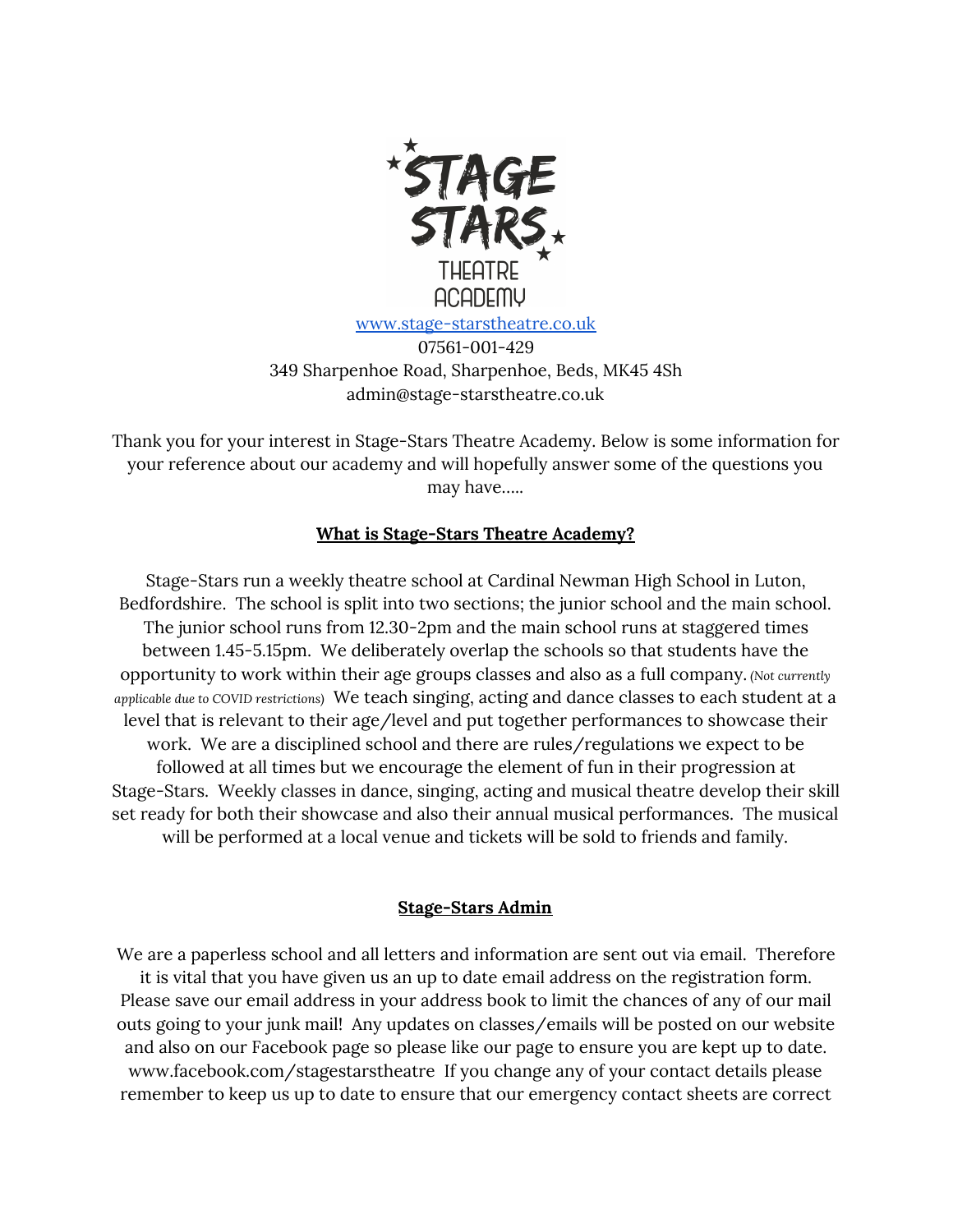and also that you receive all of the letters/information you need. All term dates are always available on our website https://www.stage-starstheatre.co.uk/dates-for-your-diary

### **Payment**

Our weekly classes cost differ between the two parts of the school: Junior School (12.30-2pm ) £8.50 per week (£7 second sibling rate ) Main School £16.00 per week (£13.00 second sibling rate). Term dates are available to view on our website for the full academic year. You are able to pay weekly in cash for the first half term. Following this initial period payment must be made directly into our account by standing order at the start of each month. You will receive details of this following your child's trial session. In addition to your child's monthly fee payment there is an additional annual payment of £15.00 to be paid in August to secure their place for the following academic year and pays for their performance scripts/contribution towards public performances. Please note the annual payment in non refundable should your child leave during the academic year.

*There is a £15.00 registration fee to be paid when your child accepts their place at Stage-Stars. This is a one off cost to secure their space and your child will receive a free t-shirt and folder (for their scripts and lyrics) once their registration fee has been paid.* We are driven as a company by passion for performing arts rather than profit, which is evident in the cost of our sessions. Local competitors are charging nearly double our weekly rate and we believe we are offering a fantastic level of tuition. We regret that fees are non-refundable.

#### **Class Cancellations**

In the event that classes are cancelled beyond our control due to hall cancellations or exceptional circumstances I will do my very best to reschedule the class as the earliest convenience and nearest venue. In the event of extreme weather conditions we will keep the website updated, or you can call the Stage-Stars phone. Should the class be rescheduled, there will not be a refund offered. In cases of extreme weather we regret that we will not offer a refund as costs of the business still occur and I will do my best to ensure that classes run to schedule. If fee payments are repeatedly late and you have not spoken to Ami it may become the case that children on the waiting list will be given priority places for the next term.

#### **Uniform**

# **We are a uniformed school and your child must wear their uniform each week. The uniform for our theatre academy is:**

**1) Stage-Stars Theatre Academy T-Shirt**

**2) Plain black leggings/ joggers (A small logo is permitted but no colours please)**